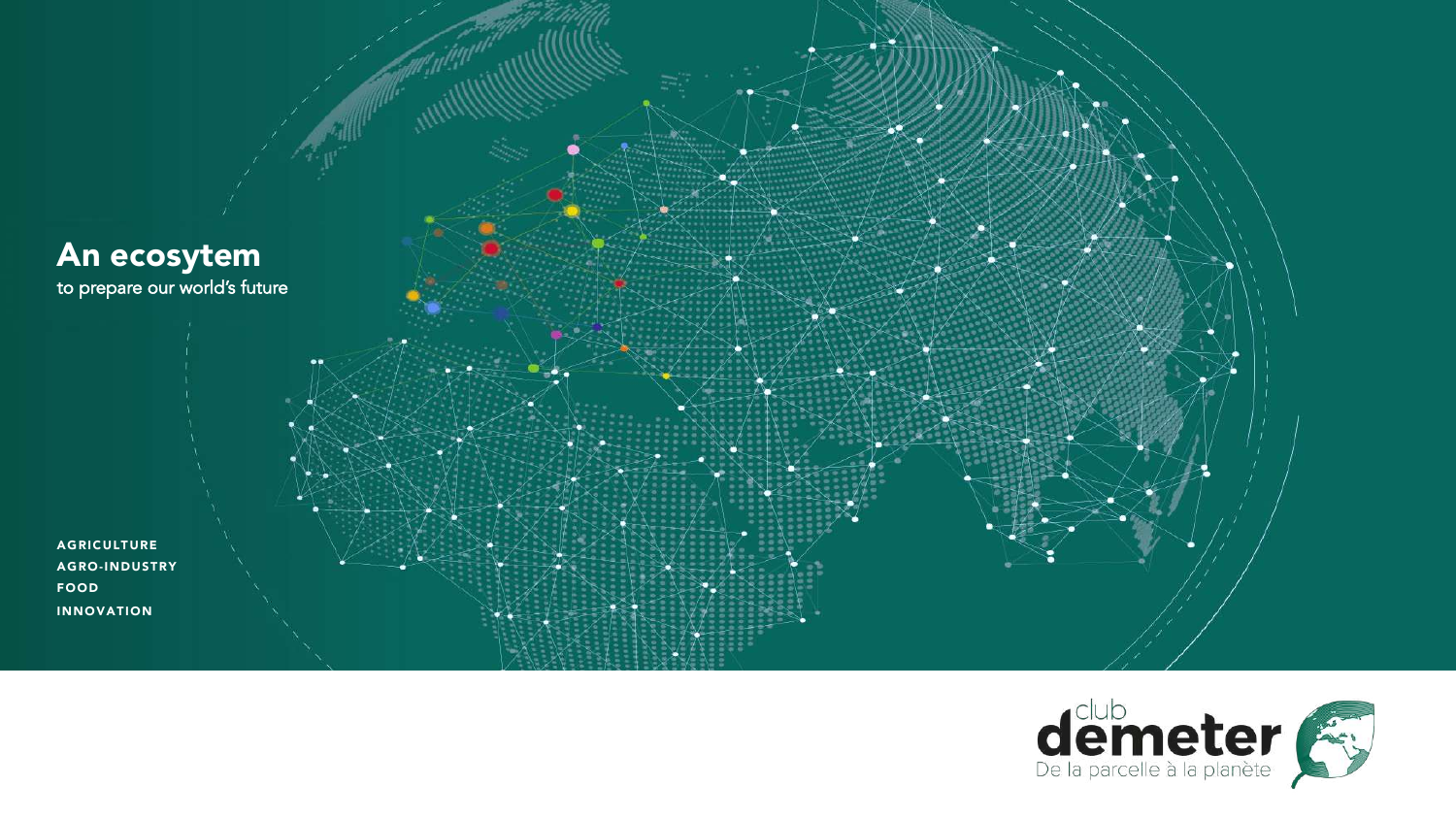

# **OUR ECOSYSTEM**

Club DEMETER, created in 1987, is an ecosystem of decision makers from the agricultural, agro-industrial and agro-food sectors.

Club DEMETER promotes a prospective approach (think further), international strategic monitoring (think farther) and a global approach to agriculture and food (think wider).

In addition to its member companies, Club DEMETER networks higher education schools, mobilizes scientific experts and cooperates with several national ministries.

By connecting multiple players and favouring a forward-looking and inclusive approach in its thought process, Club DEMETER saves time for business and professional managers.

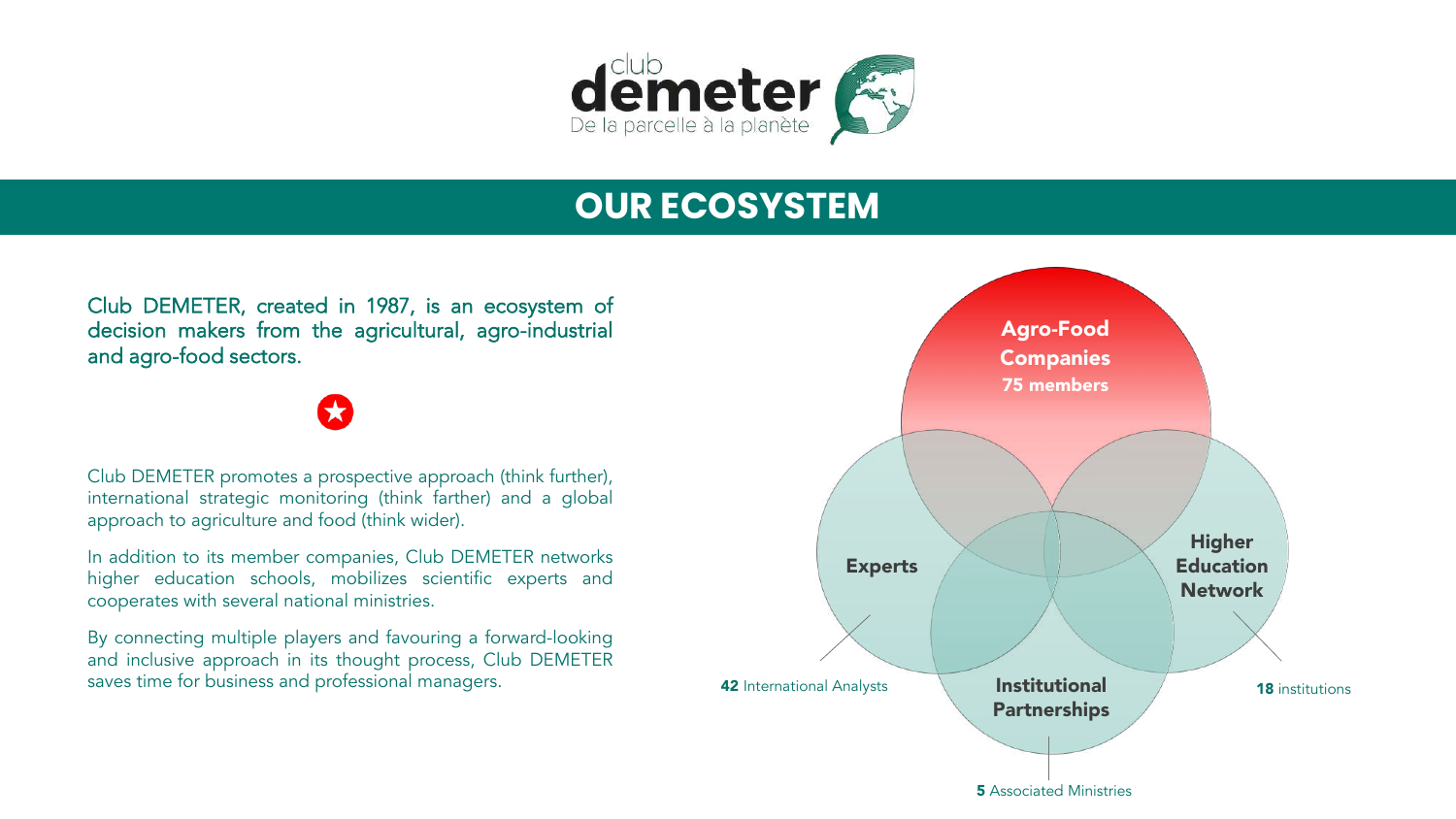

### **OUR MISSIONS**

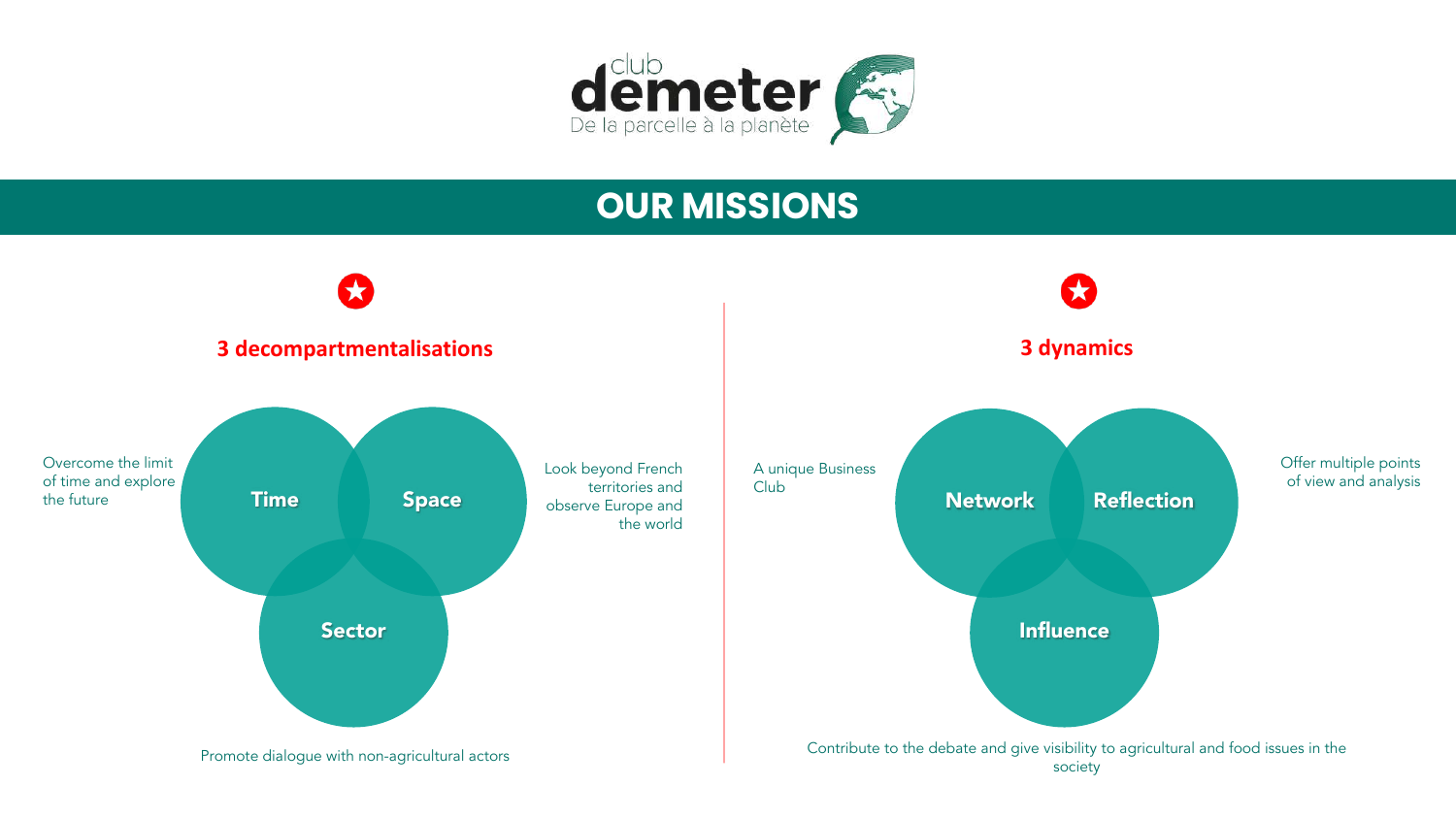

### **MEMBERS OF OUR BUSINESS CLUB**

Through the scope and diversity of their activities, DEMETER members are present both upstream and downstream of the agricultural sector, from production to distribution and processing to services.

**NAIVE** play an essential role in the development of rural Contributing to people's lives through food, they also areas and employment in France and abroad.

Three quarters of DEMETER members have international activities.

Together and worldwide, they represent a consolidated global turnover of 250 billion euros and 500,000 employees.

#### **75 Members**

Companies and professional bodies

| <b>ACTA</b>                  | <b>CARGILL France</b>      | <b>FLORIMOND DESPREZ</b> | <b>OLMIX</b>             |
|------------------------------|----------------------------|--------------------------|--------------------------|
| <b>ACTURA</b>                | <b>CDER</b>                | <b>FN SAFER</b>          | <b>PHYTEIS</b>           |
| <b>ADISSEO</b>               | <b>CERESIA</b>             | <b>FNAMS</b>             | <b>RABOBANK France</b>   |
| <b>ADVITAM-UNEAL</b>         | <b>CER FRANCE</b>          | <b>FNCA</b>              | <b>R.A.G.T.</b>          |
| <b>AGPB</b>                  | CEVA santé animale         | <b>FOP</b>               | <b>SAINT LOUIS SUCRE</b> |
| <b>AGPM</b>                  | CGB                        | <b>FRANCEAGRIMER</b>     | <b>SCAEL</b>             |
| <b>AGRIAL</b>                | <b>CNIEL</b>               | <b>GROUPAMA</b>          | <b>SEMAE</b>             |
| <b>AGRITEL</b>               | <b>COOPERL</b>             | <b>INRAE</b>             | SÉNALIA                  |
| <b>APCA</b>                  | <b>CORTEVA Agriscience</b> | <b>INTERCÉRÉALES</b>     | <b>SICASOV</b>           |
| <b>ARTERRIS</b>              | <b>CRÉDIT AGRICOLE S.A</b> | <b>INVIVO</b>            | <b>SYNGENTA France</b>   |
| <b>ARVALIS</b>               | <b>CRISTAL UNION</b>       | <b>JAVELOT</b>           | <b>TEREOS</b>            |
| <b>AVRIL</b>                 | <b>DE SANGOSSE</b>         | LA COOPÉRATION AGRICOLE  | <b>TERRENA</b>           |
| <b>AXEMA</b>                 | <b>DIJON CÉRÉALES</b>      | LE GOUESSANT             | <b>UFS</b>               |
| AXÉRÉAL                      | <b>ELIOR</b>               | <b>LESAFFRE</b>          | <b>UNIGRAINS</b>         |
| <b>BASF France</b>           | EMC <sub>2</sub>           | <b>LIMAGRAIN</b>         | <b>VIF SYSTEMS</b>       |
| <b>BAYER France</b>          | <b>EURALIS</b>             | <b>MECATHERM</b>         | <b>VITAGORA</b>          |
| <b>BEL</b>                   | <b>EXEL INDUSTRIES</b>     | <b>NATUP</b>             | <b>VIVESCIA</b>          |
| <b>BIOECONOMY FOR CHANGE</b> | <b>FARM</b>                | NORD CÉRÉALES            | <b>YARA France</b>       |
| <b>BONDUELLE</b>             | FC <sub>2</sub> A          | <b>OCEALIA</b>           |                          |
|                              |                            |                          |                          |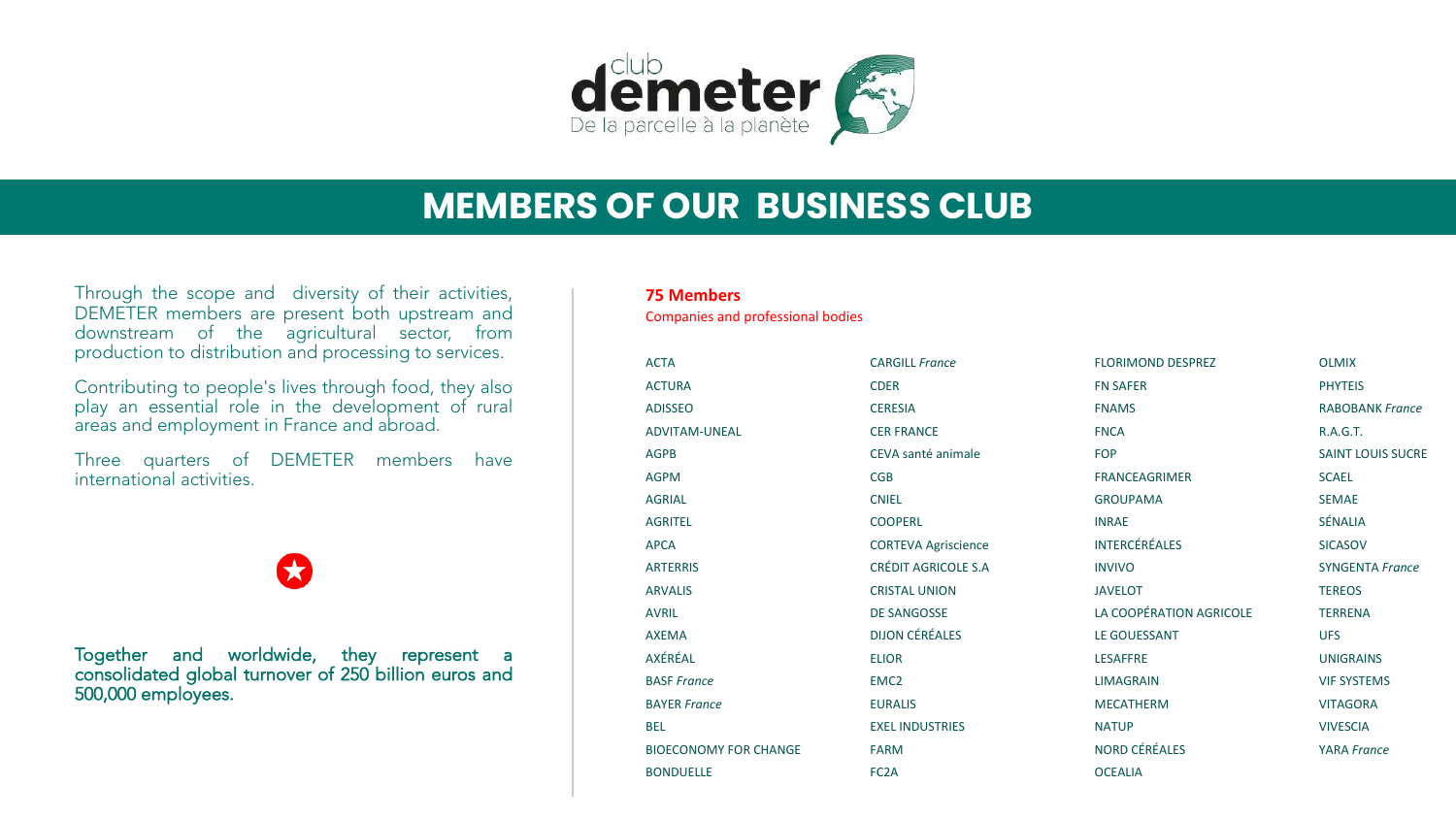

### **PARTNERS OF OUR ECOSYSTEM**

#### **5 Ministries** Public autorities

year, fostering relations between the private sector and public authorities. Club DEMETER has institutional partnerships with 5 Ministries in France. These ministries participate in some of the club's activities throughout the Seminars and forums are also co-organized with these Associate Ministries.



 $\sqrt{2}$ MINISTÈRE **DE L'EUROPE ET DES AFFAIRES ÉTRANGÈRES** 





 $\mathbb{Z}$ **HAUT COMMISSARIAT AU PLAN**

### **18 Schools**

Higher education

Through Interface Formation (IF), a network created in 2018, Club DEMETER cooperates with 18 higher education schools and puts them in touch with its member companies.



CROLAU

**SCIENCES** 

**CIHEAM** 





GRENOBLE<br>ECOLE DE<br>MANAGEMENT

**IHEDREA** 













**魅 SciencesPo** 





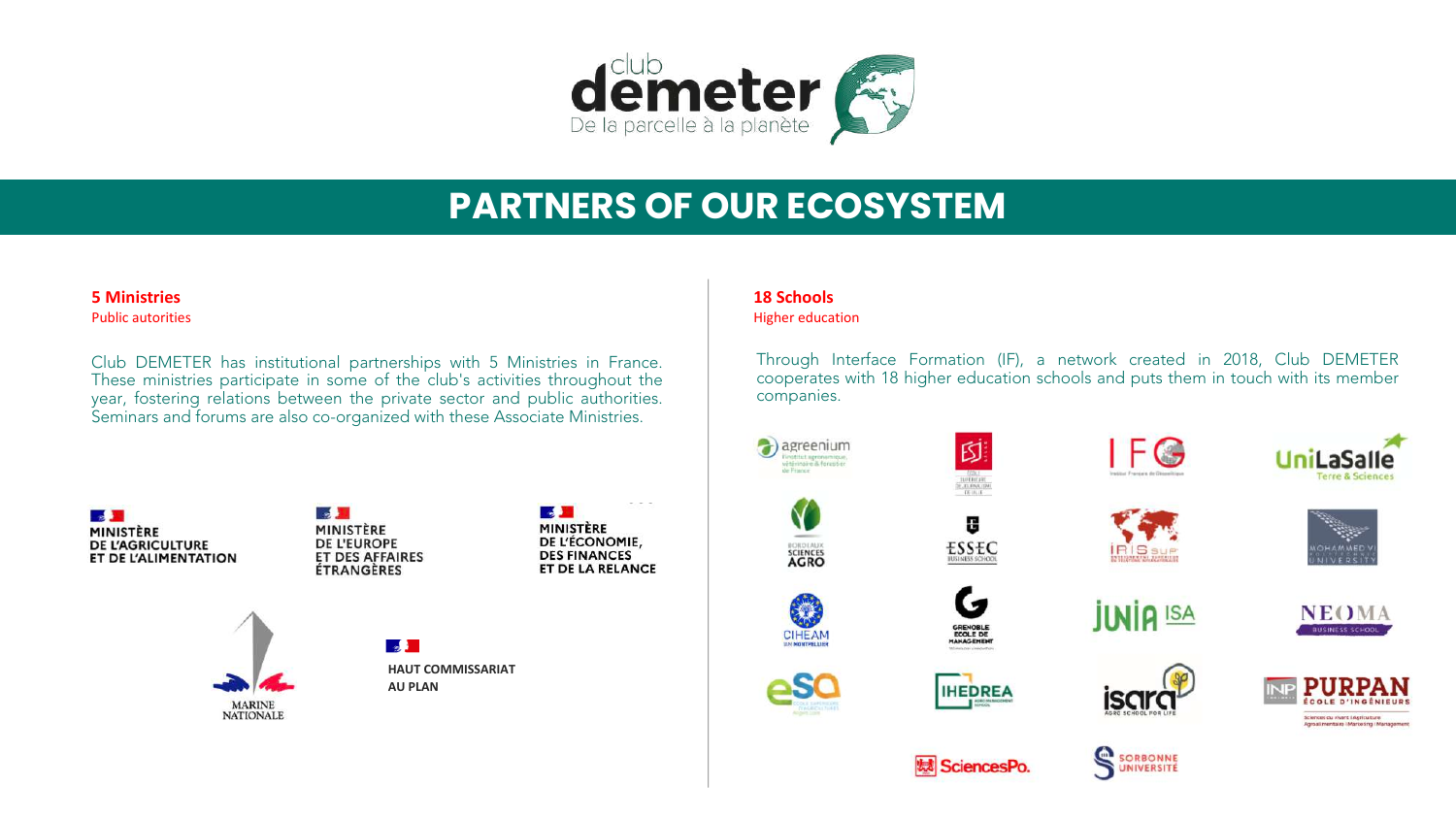

### **12 ACTIVITIES**

### **<sup>1</sup> <sup>2</sup> <sup>3</sup> <sup>4</sup> NETWORKS – REFLEXIONS – INFLUENCES**

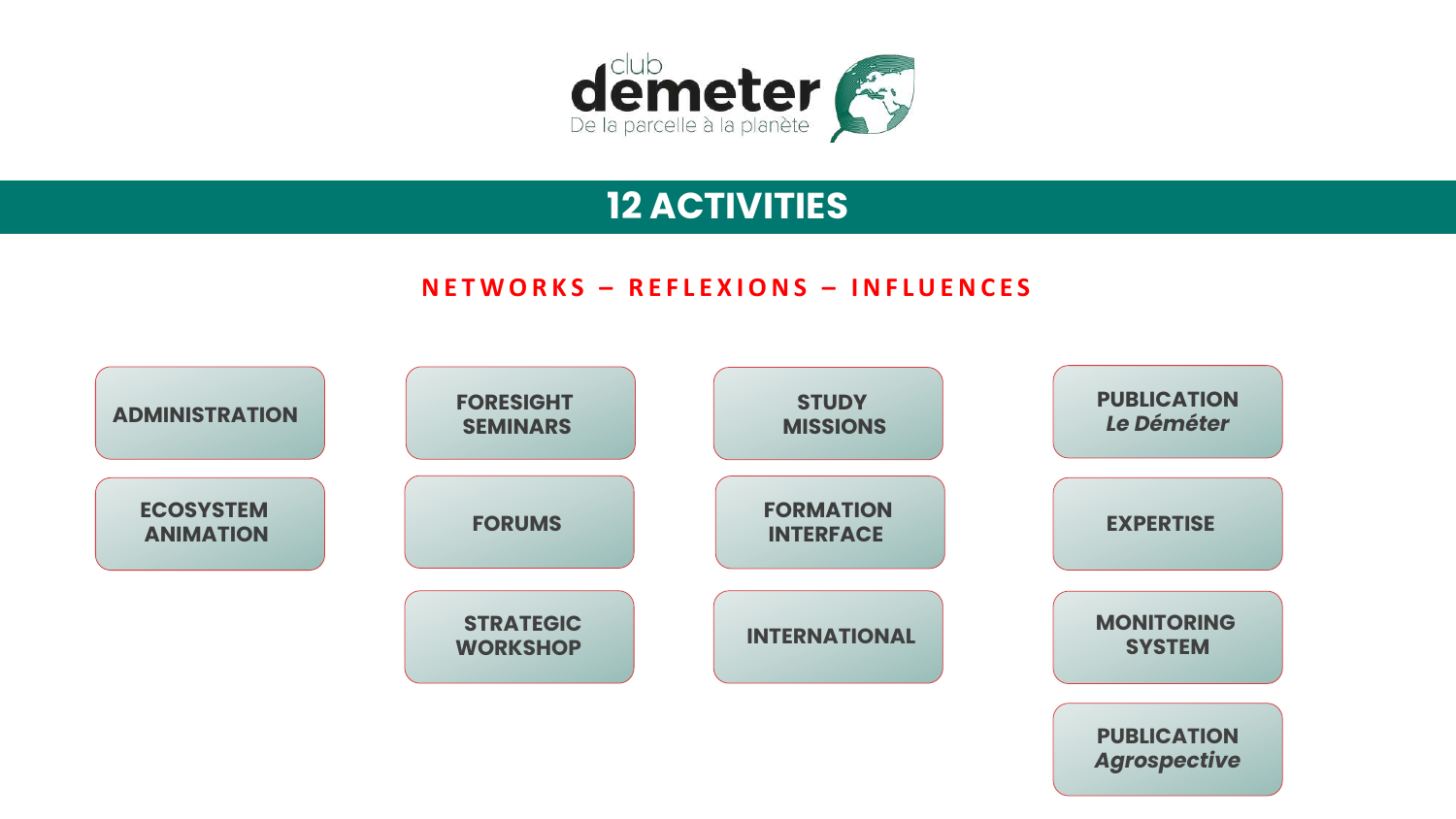

### **WORK THEMES 2021-2023**



To guide its activities, Club Demeter elaborates a multi-year program oriented around these 4 pillars and 20 thematic axes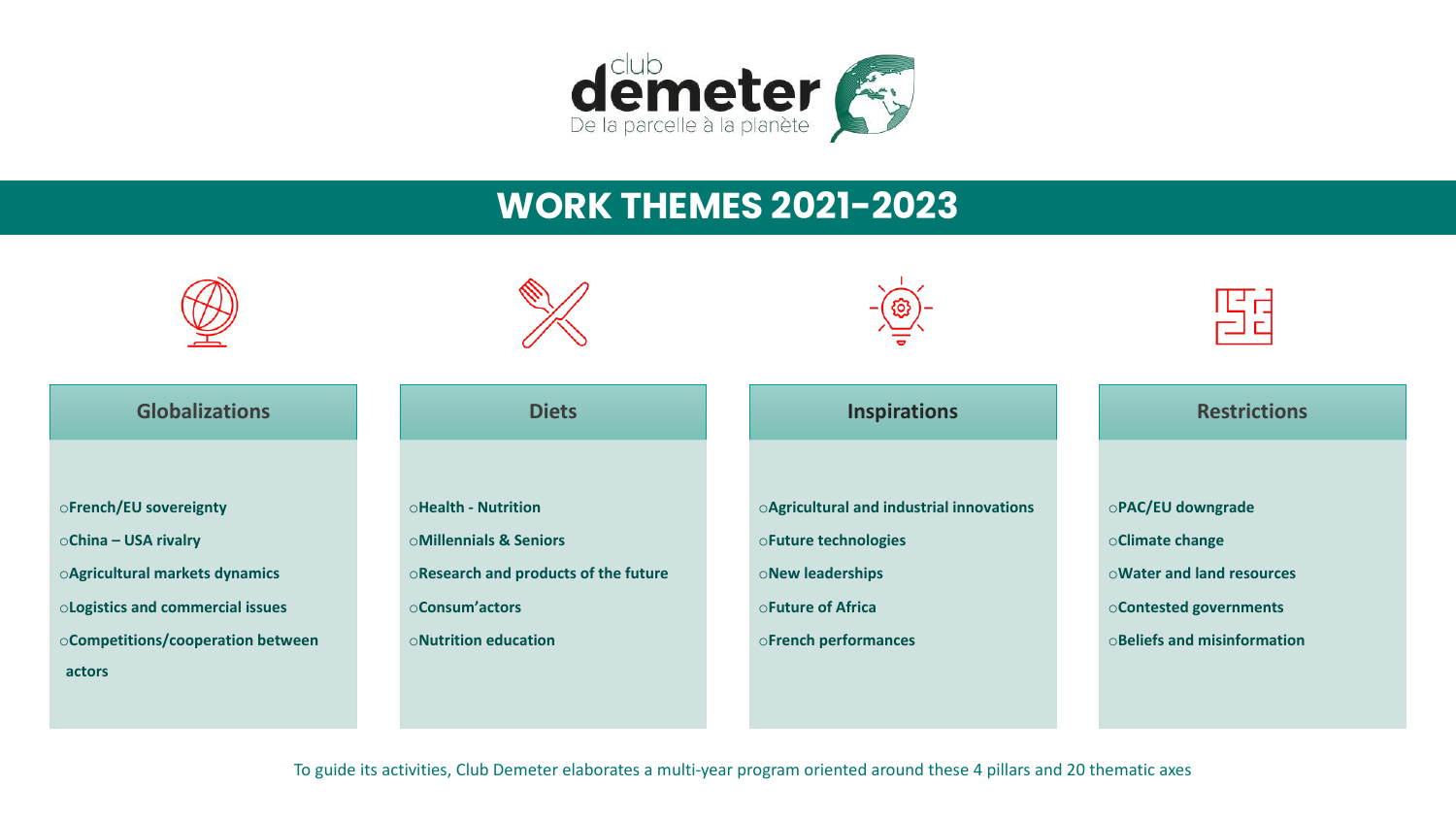

### **OUR EXPERTS**

**42 French and International experts**

Members of our publications' scientific committees and regular contributors to our activities

**Sébastien ABIS** Directeur du Club DEMETER, Chercheur associé à l'IRIS

**Delphine ACLOQUE** Agrégée et docteure en géographie, chercheuse associée au CEDEJ

**Nathalie BELHOSTE**<br>Professeur associée à Grenoble École de Management (GEM) **Nathalie BELHOSTE**

**Pierre BLANC** Professeur à Bordeaux SciencesAgro et à Sciences-Po Bordeaux

**Alain BONJEAN** Consultant international

**Lucien BOURGEOIS** Économiste, membre de l'Académie d'Agriculture de France

**Matthieu BRUN** Responsable des études au Club DEMETER, politiste, chercheur associé à Sciences-Po Bordeaux

**Jean-Marc CHAUMET** Directeur économie, CNIEL

**Denis FERRAND** Economiste, Directeur général de Rexecode, Vice-président de la Société d'économie politique (SEP)

**Eddy FOUGIER** Politologue, consultant indépendant et chargé d'enseignement à Sciences-Po Aix

**Michel GRIFFON** Ingénieur agronome et économiste

**Jean-Jacques HERVÉ** Inspecteur général honoraire des Ponts, des Eaux et des Forêts, conseiller du commerce extérieur de la France, membre des Académie d'Agriculture de France, de Russie et d'Ukraine

**Céline LAISNEY** Directrice d'AlimAvenir, cabinet de veille et de prospective sur les évolutions des comportements alimentaires

**Hervé LE STUM** Ancien directeur de l'AGPB et d'Intercéréales **Quentin MATHIEU** Économiste, responsable économie à La Coopération Agricole

**Thierry POUCH** Économiste, responsable du service études de l'Association des Chambres d'Agriculture, chercheur associé au laboratoire Regards de l'Université de Reims

**Marina POURRIAS** Enseignante à l'École supérieure d'agriculture d'Angers (ESA)

**Marie-Hélène SCHWOOB** Chargée de mission au Centre d'études et de prospective, Ministère de l'Agriculture et de l'Alimentation

**Clementina SEBILLOTTE** Ingénieur de recherche économie et science de gestion, unité ALISS, INRAE

**Bertrand VALIORGUE** Professeur de stratégie et gouvernance des entreprises, EM Lyon

**Bernard VALLUIS** Président d'honneur, European Flour Millers

**Perrine VANDENBROUCKE** Enseignante-chercheur en géographie à l'ISARA Lyon

**Marie-Geneviève VANDESANDE** Ancienne directrice exécutive des Presses de Sciences Po

**Marta ANTONELLI** Responsable des études à la Fondation Barilla (BCFN), chercheure associée au Centre euro-méditerranéen sur le changement climatique, Italie, Suisse

**Åsmund BJØRNSTAD** Professeur, Université d'Oslo, Norvège

**Jean-Joseph BOILLOT** Economiste, Centre d'études prospectives et d'informations internationales (CEPII), Inde

**Manash CHATTERJEE** Fondateur et directeur de Benchbio Pvt. Ltd., Inde

**Jean-Yves CHOW** Responsable du secteur agroalimentaire pour l'Asie-Pacifique, Banque Mizuho, Singapour **David DE ALMEIDA** Senior VP International at Pomona Farming, Portugal

**Guy DEBAILLEUL** Professeur, Université de Laval, Canada

**Angelo DI MAMBRO** Journaliste agricole, Belgique

**Mamadou GOÏTA** Directeur exécutif, Institut de recherche et de promotion des alternatives en développement (IRPAD), Mali

**Ethy LEVY** Fondatrice de The Bridge Hub - Agrifood innovation Fund, Israël, Australie

**Éric MEYER** Journaliste et écrivain, Chine

**Philippe MONNEVEUX** Consultant indépendant international, Brésil

**Patrick MUNDLER** Professeur, Faculté des sciences de l'agriculture et de l'alimentation, Université Laval, Québec

**Ludivine PETETIN** Maître de conférence, Université de Cardiff, Royaume-Uni

**Martin PIDOUX** Chef de l'économie rurale, Haute écoles des sciences agronomiques, alimentaires et forestières HAFL, Suisse

**Racha RAMADAN** Professeur associée, Université du Caire, Egypte

**Alain RIVAL** Directeur régional du CIRAD pour l'Asie du Sud Est insulaire, Indonésie

**Yasmina TAWFIK** Responsable des ventes et des partenariats chez Nostrum Partners, Brésil

**Sina SCHLIMMER** Chercheure Afrique Sub-saharienne, IFRI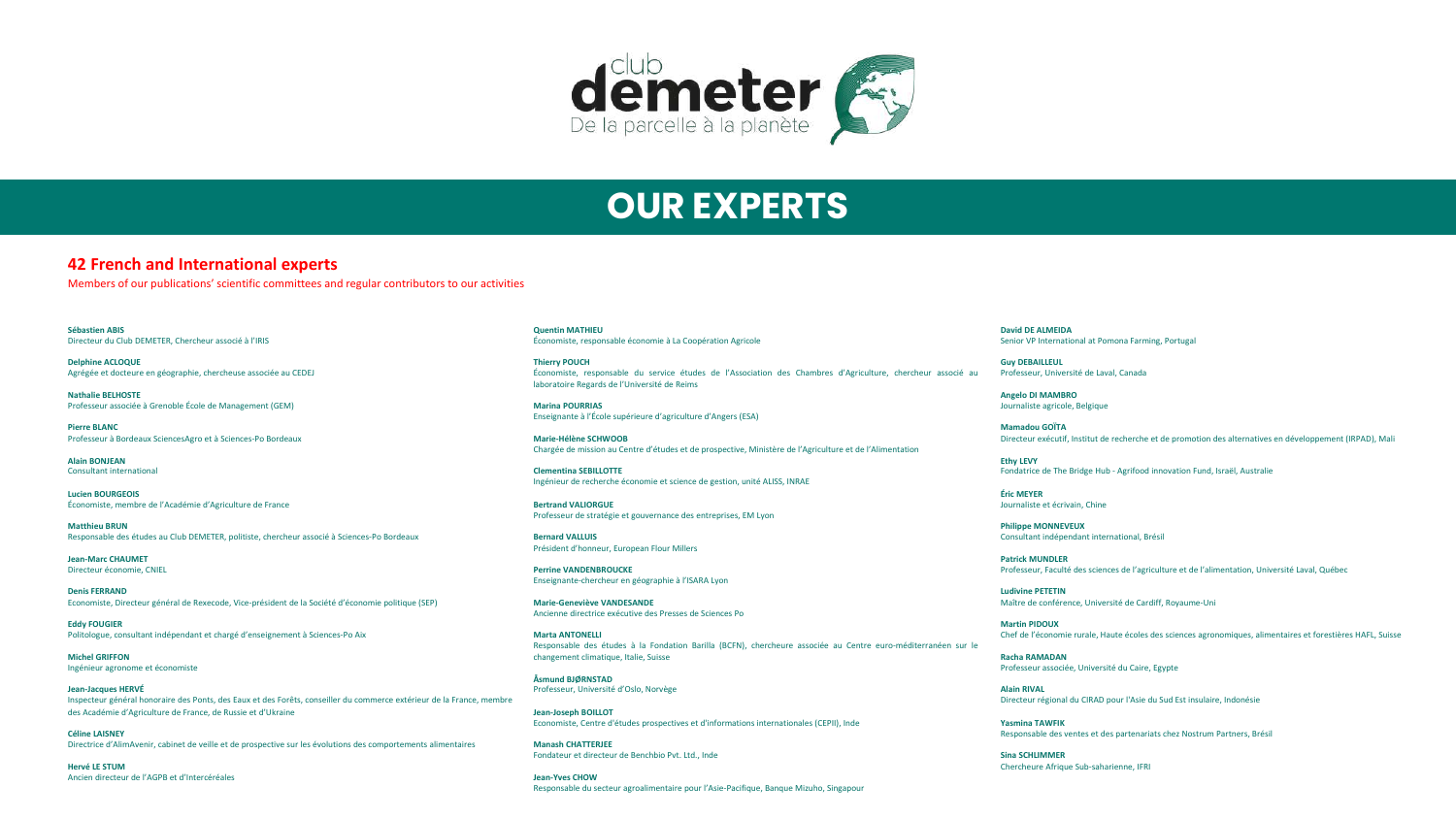

# **STAFF & CONTACTS**

Chairman Jean-François Isambert

Managing Director Sébastien Abis

Events and Communication Claire de Marignan

Members' relationship and projects Diane Mordacq

Publications and studies Anaïs Marie

Monitoring and research Laura Demurtas

**Secretariat** Florence Voisin

Interns 2022 Anissa Bertin, Ewen Le Calloch, Mirana Massard



Our address Village by CA 55 rue La Boétie 75008 Paris



Contact us ! +33 (0)6 19 19 28 74 demeter@club-demeter.org